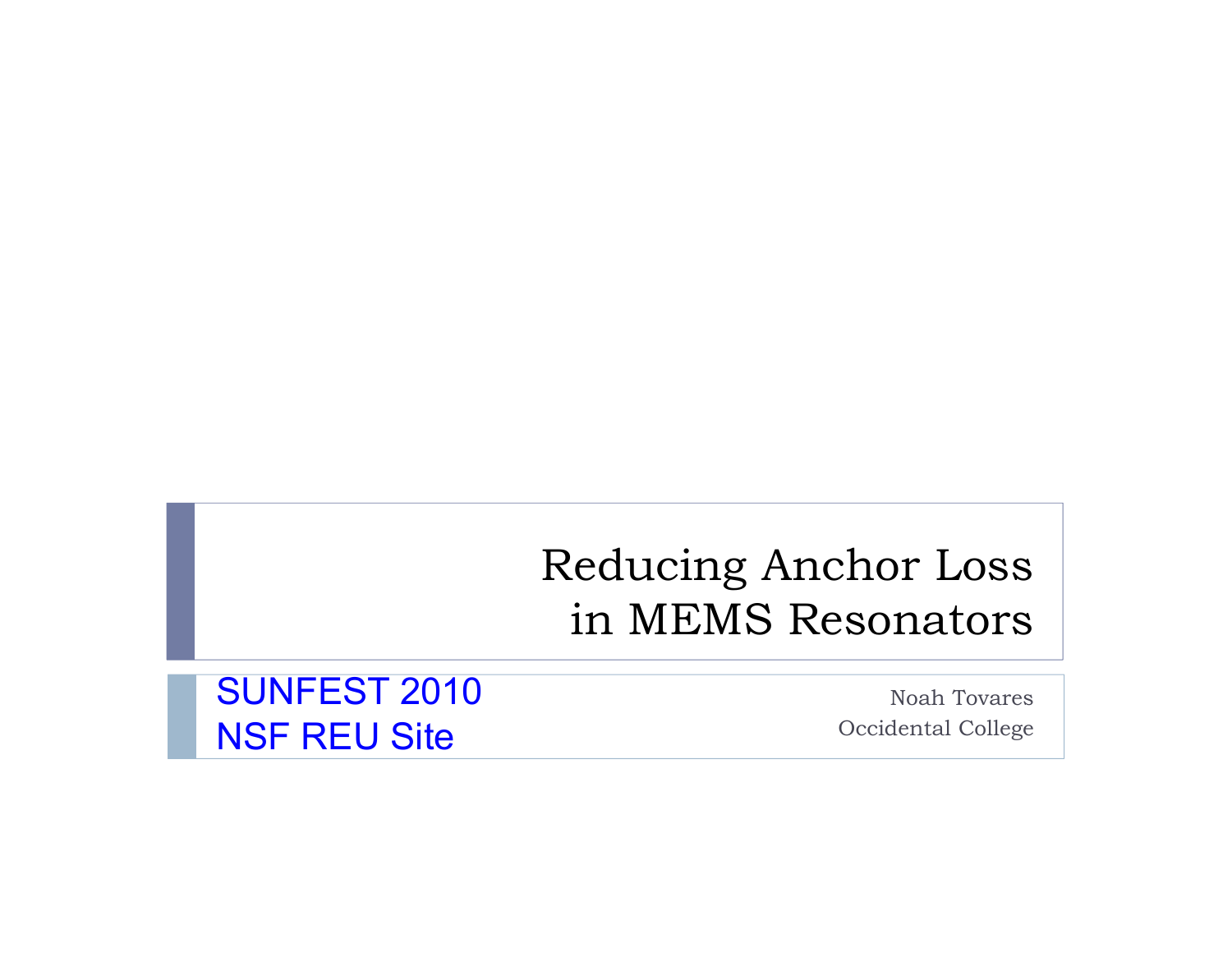# Micro-electro-mechanical Systems (MEMS)

### ` Uses

- $\triangleright$  Mechanical switches
- ▶ Resonators
- **Accelerometers**
- ▶ Sensors
- ▶ Advantages
	- ▶ System-on-a-chip
	- ▶ Size
	- **> Power efficiency**

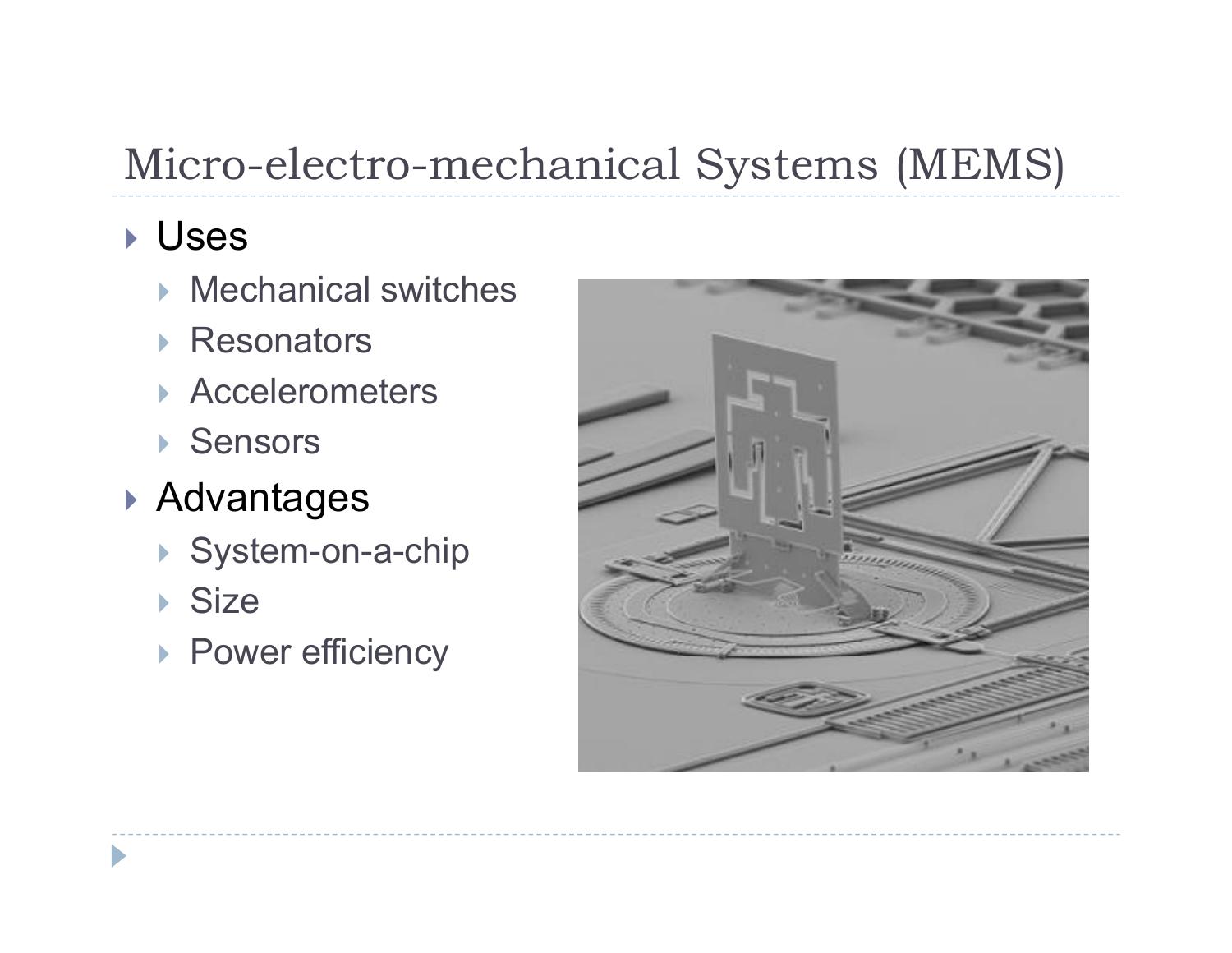## MEMS Resonators as RF Filters

- ▶ Piezoelectricity
- $\blacktriangleright$  Engineered to have a given resonant frequency
	- $\triangleright$  Act as band pass filter for that frequency
- ▶ Vibration at resonant frequency amplified
- $\blacktriangleright$  Induce the reverse piezoelectric effect
- $\blacktriangleright$  Electrodes on resonator route signal to external circuitries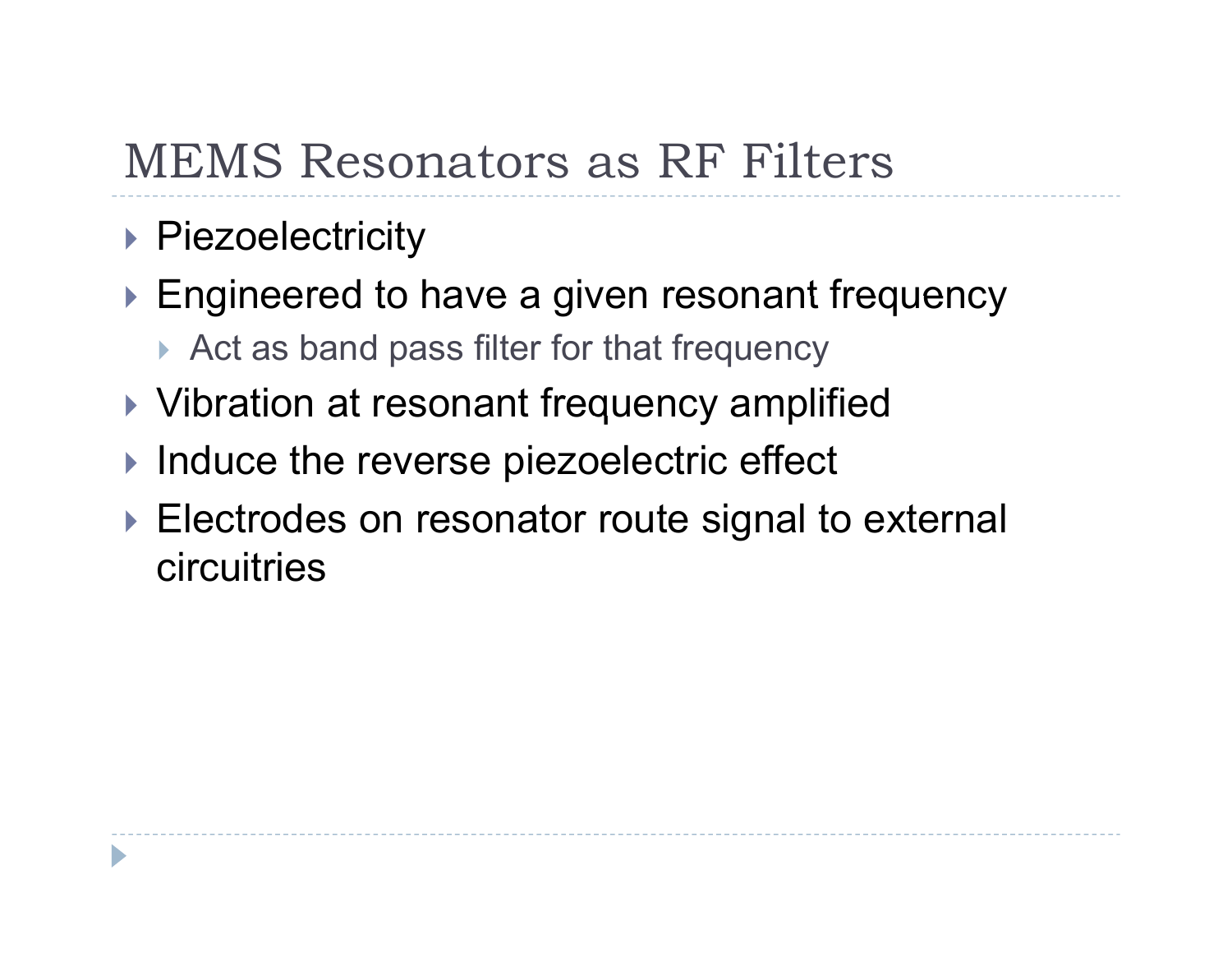# AlN Contour-Mode MEMS Resonators

- **AIN film sandwiched between** metal film
- $\triangleright$  Utilizes the lateral piezoelectric coefficient ( $d_{31}$ )
- $\blacktriangleright$  Resonant frequency is determined by lateral dimensions
- ▶ LC circuit
	- ▶ Resonant circuit
- $\blacktriangleright$  Very appealing
	- $\blacktriangleright$  Easy fabrications
	- $\blacktriangleright$ Large arrays



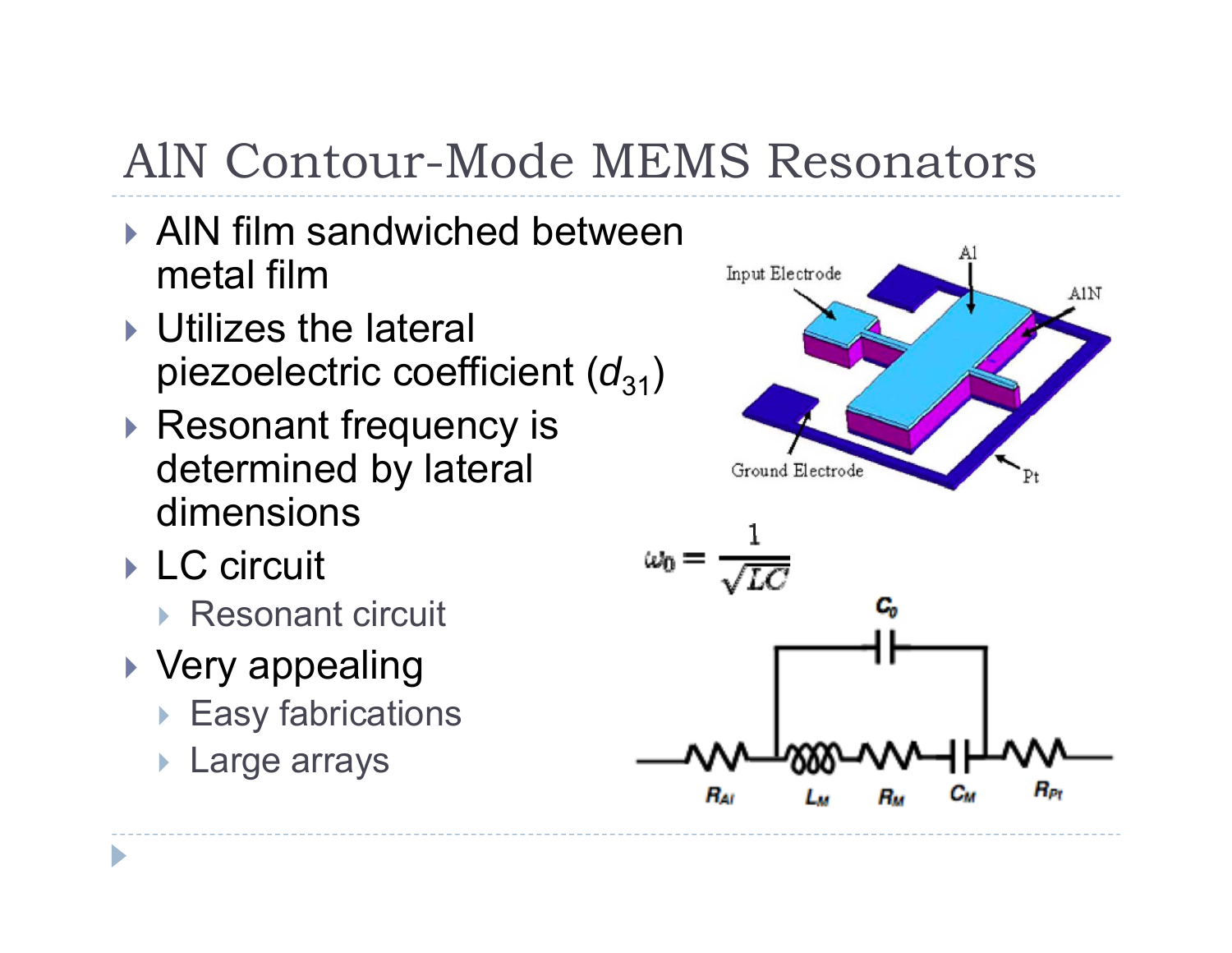# Hurdles

### $\blacktriangleright$  Quality factor

 $\blacktriangleright$  Measure of energy lost by resonator

## ▶ Energy Loss

- $\triangleright$  Air damping
- $\blacktriangleright$  Thermo-elastic dissipation
- ▶ Material loss
- ▶ Phonon-phonon interactions
- ▶ Anchor loss
- $\blacktriangleright$  Anchor loss is most significant

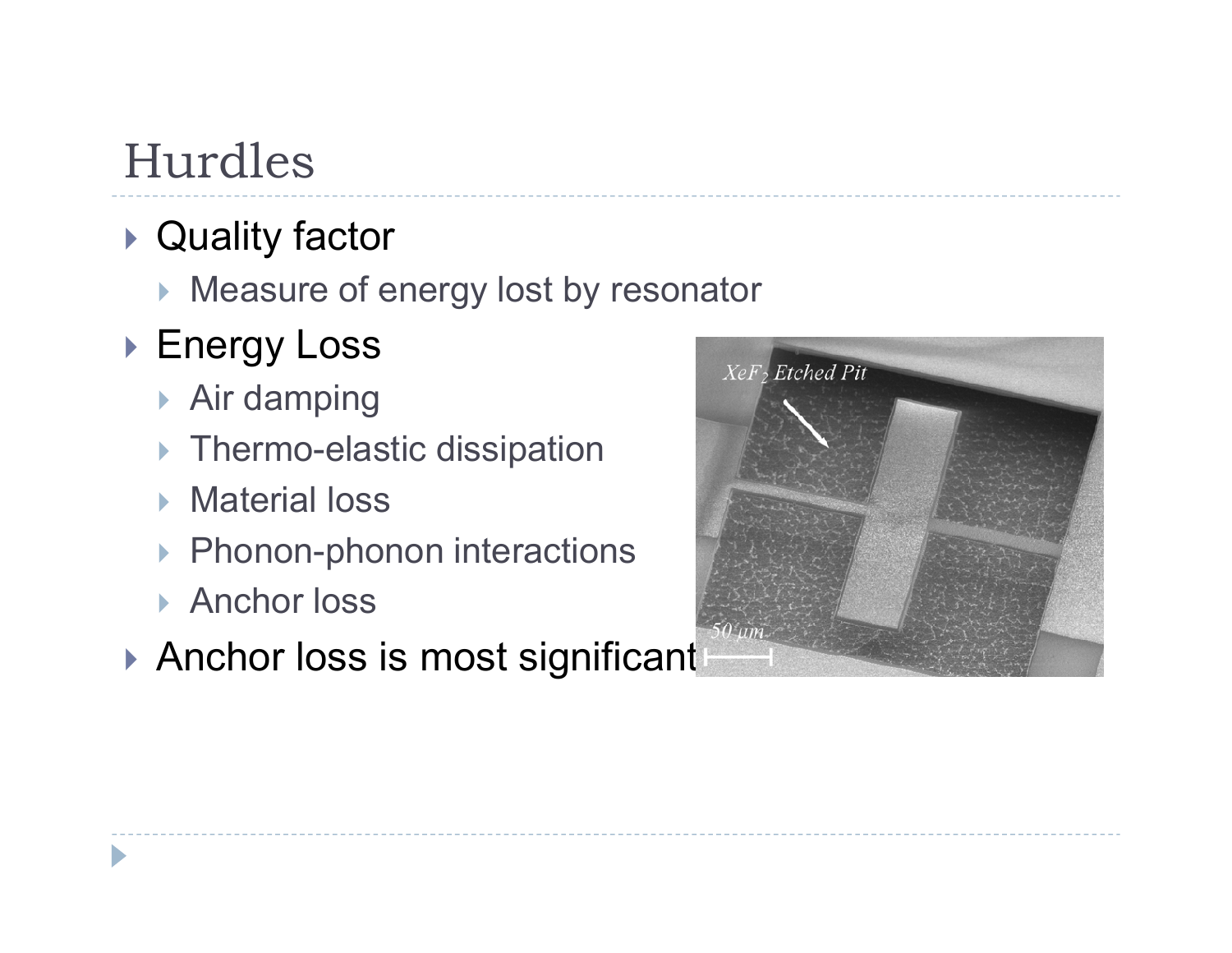## Anchor Loss

- $\blacktriangleright$  Escape of energy from the resonator to the substrate through the anchor
- $\blacktriangleright$  Waves that travel to the substrate via the tether are considered lost energy
- ` Waves must be stopped! **Wave**

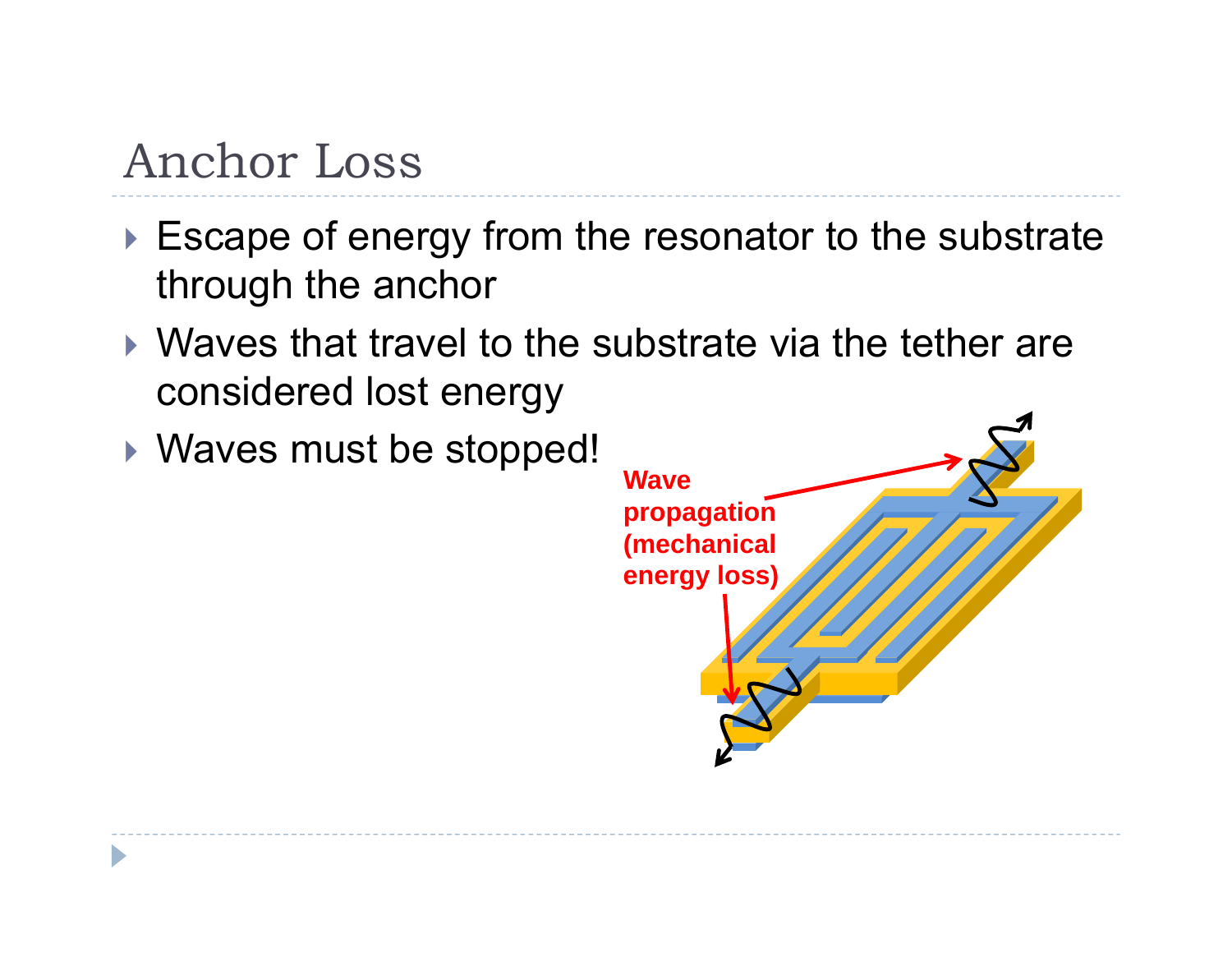# COMSOL FEM Software and PML

- ▶ Finite Element Method
- ▶ Simulations
- ▶ Perfectly matched layer
	- **Artificial layer**
	- $\blacktriangleright$  Absorbs all incoming radiation
	- ▶ Semi-infinite domain representing silicon substrate
	- ▶ Allows for more accurate simulations
- **Determine parameters for accurate PML**

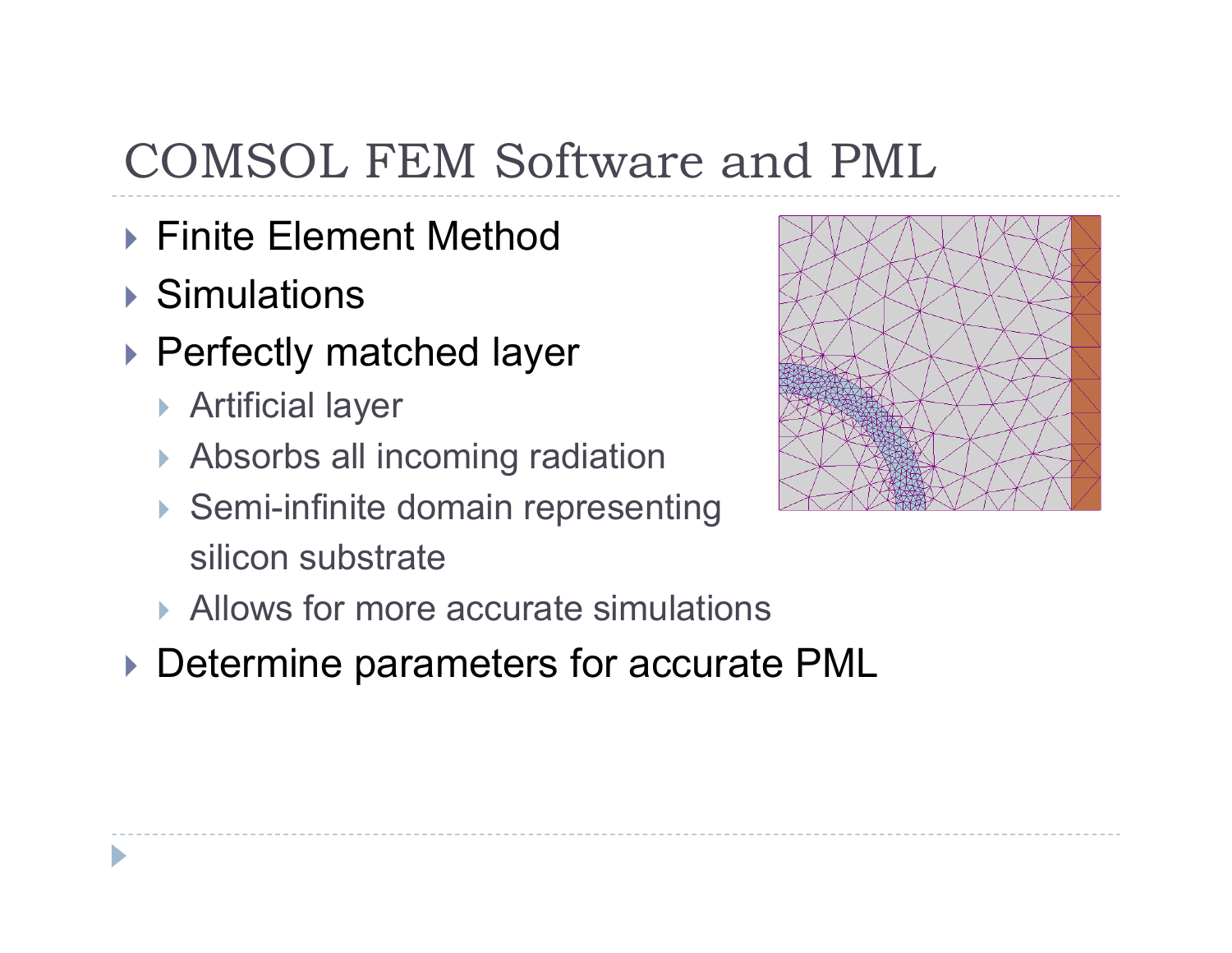# COMSOL Model

- ▶ PML Width
- ▶ PML Mesh Density
- ▶ Substrate Size
- ▶ Substrate Mesh Density
- ▶ Base Parameters
	- ▶ 2-micron wide tether
	- ▶ 10 micron mesh element size
	-

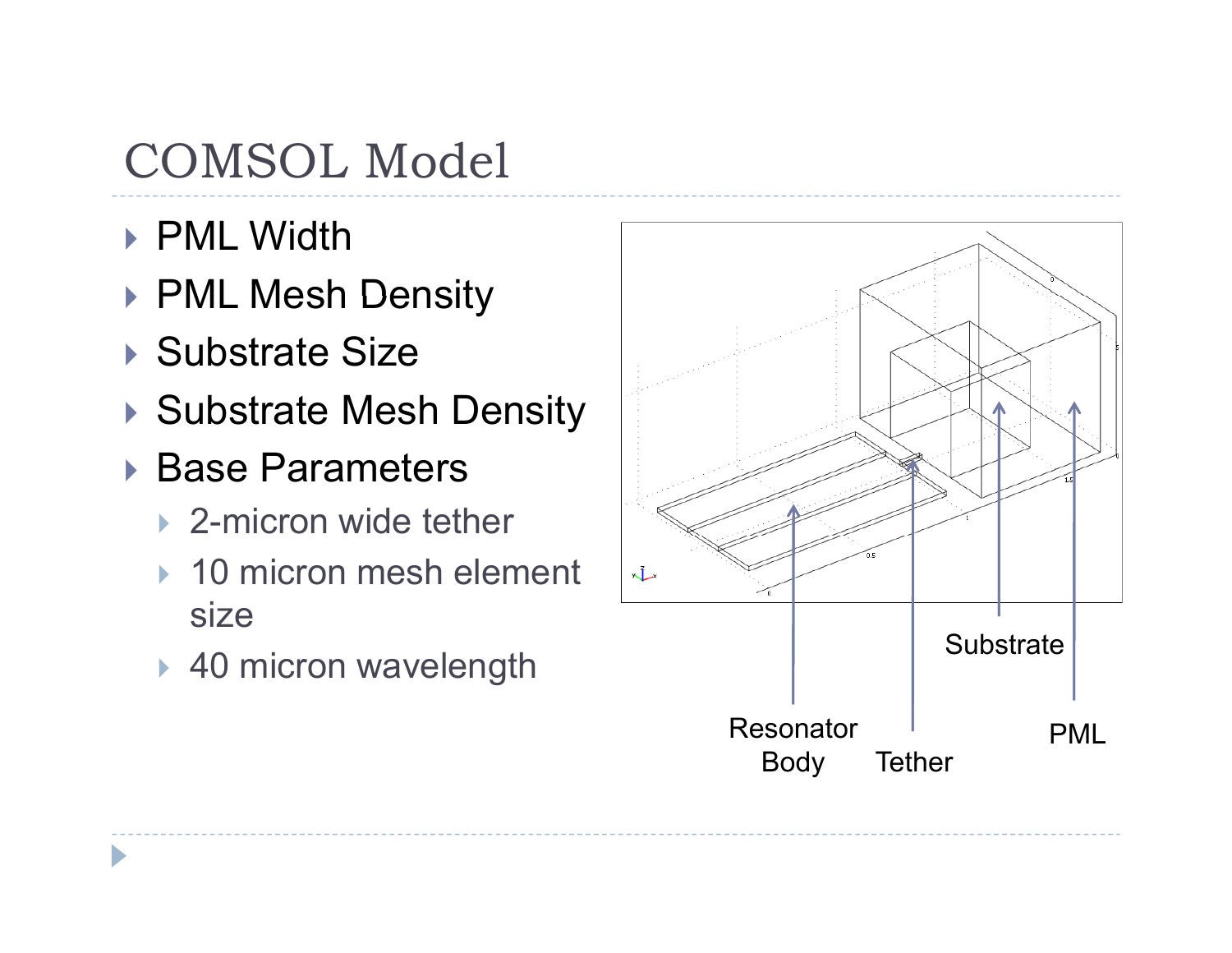# PML Width Simulations

- ▶ Vary PML width from 5 microns to 35 microns
- ▶ Constant
	- ▶ PML Mesh Size
	- ▶ Substrate Size
	- ▶ Substrate Mesh Density
	- $\blacktriangleright$  Tether Width
	- ▶ Tether Length



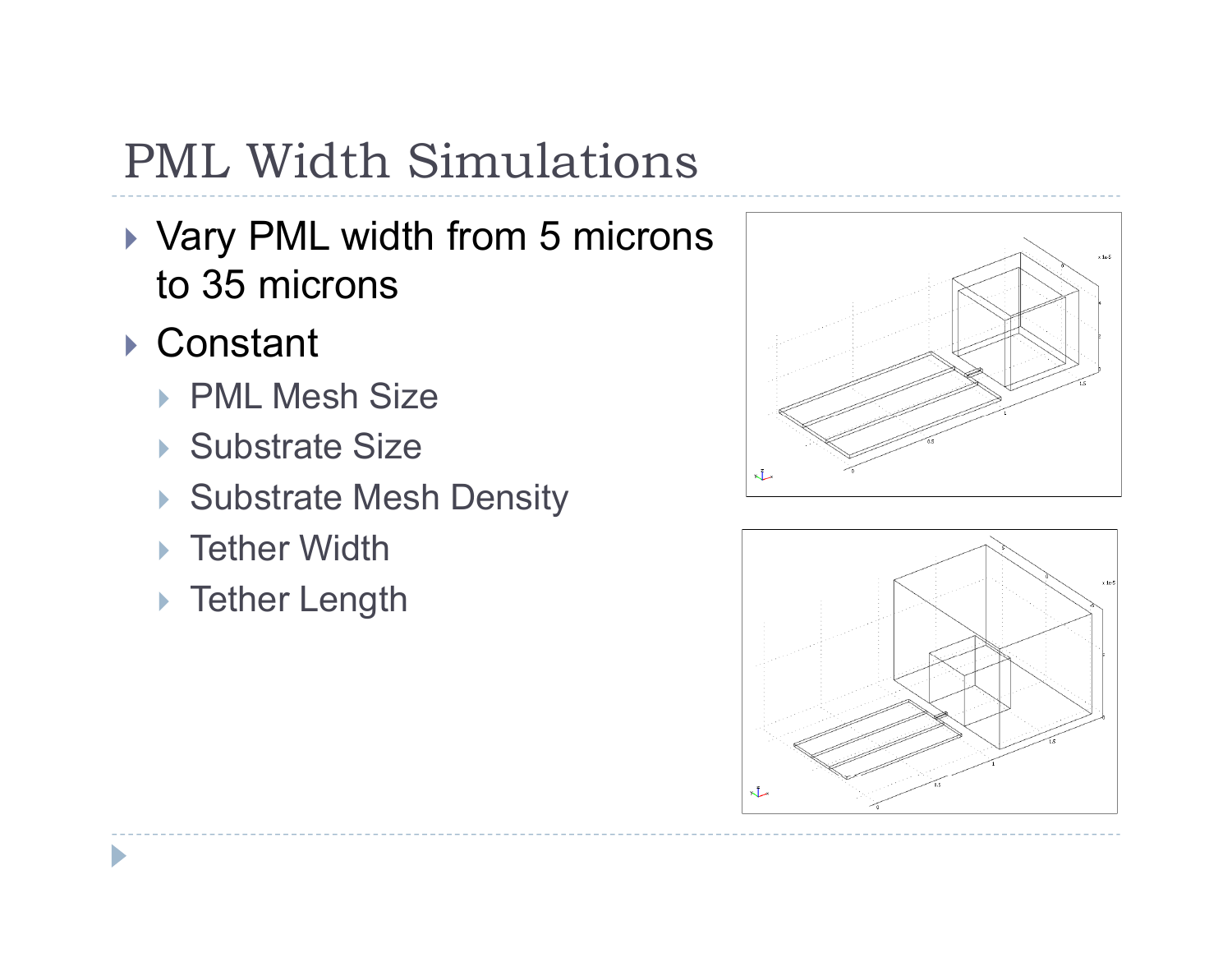## PML Width Simulation Results

### $\blacktriangleright$  The average quality factor

- $\blacktriangleright$  46563.2
- ▶ Standard deviation
	- ` 2260.9
	- $\,\,\blacktriangleright\,$  5%

D

 $\blacktriangleright$  Quality factor has little dependence on PML width

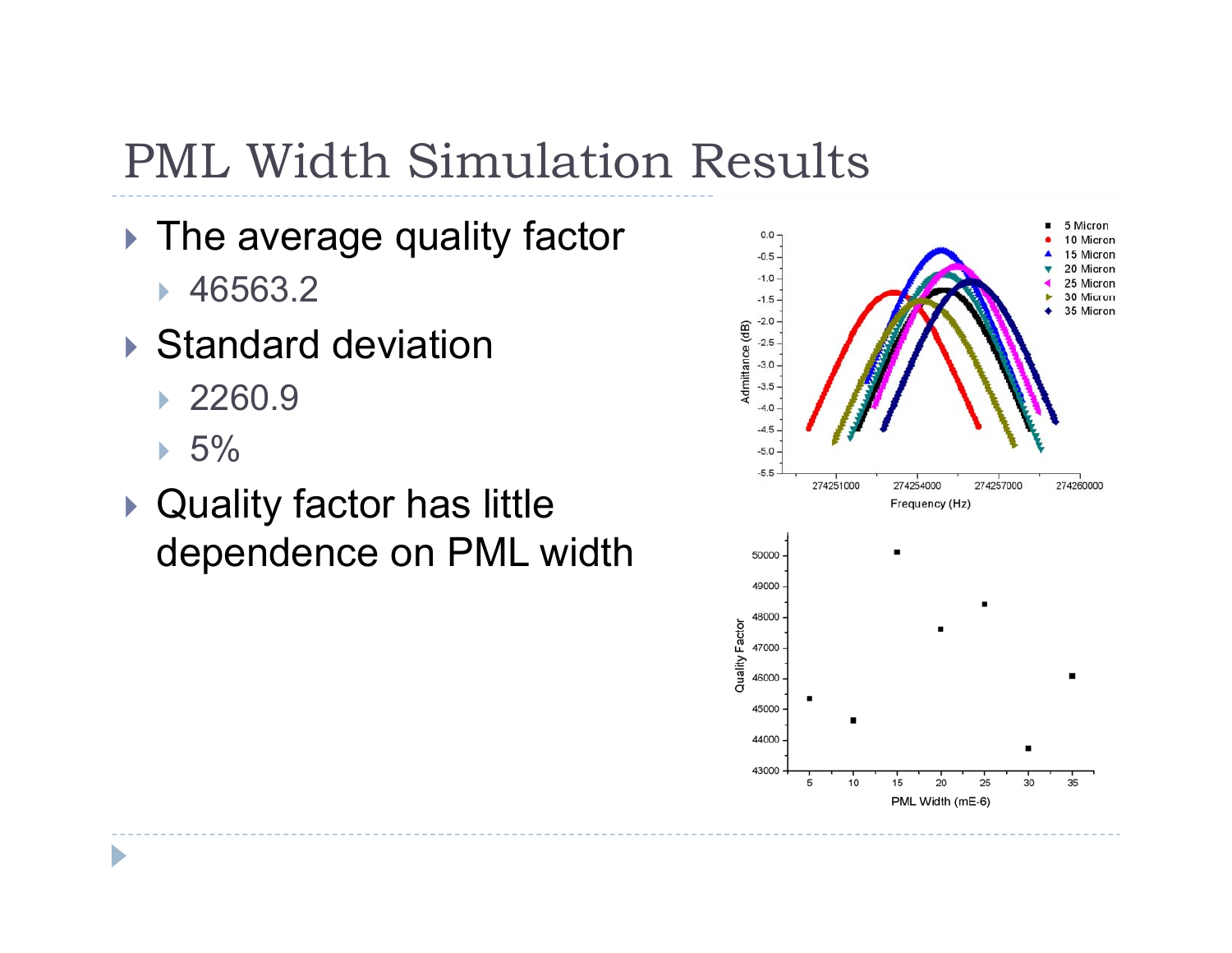# PML Mesh Simulations

- $\blacktriangleright$  Vary maximum mesh element size in the PML sub-domain from 6 to 15 microns
- ▶ Constant
	- ▶ PML width
	- ▶ Substrate Size
	- Substrate Mesh Density
	- ▶ Tether Width
	- ▶ Tether Length

![](_page_10_Figure_8.jpeg)

![](_page_10_Figure_9.jpeg)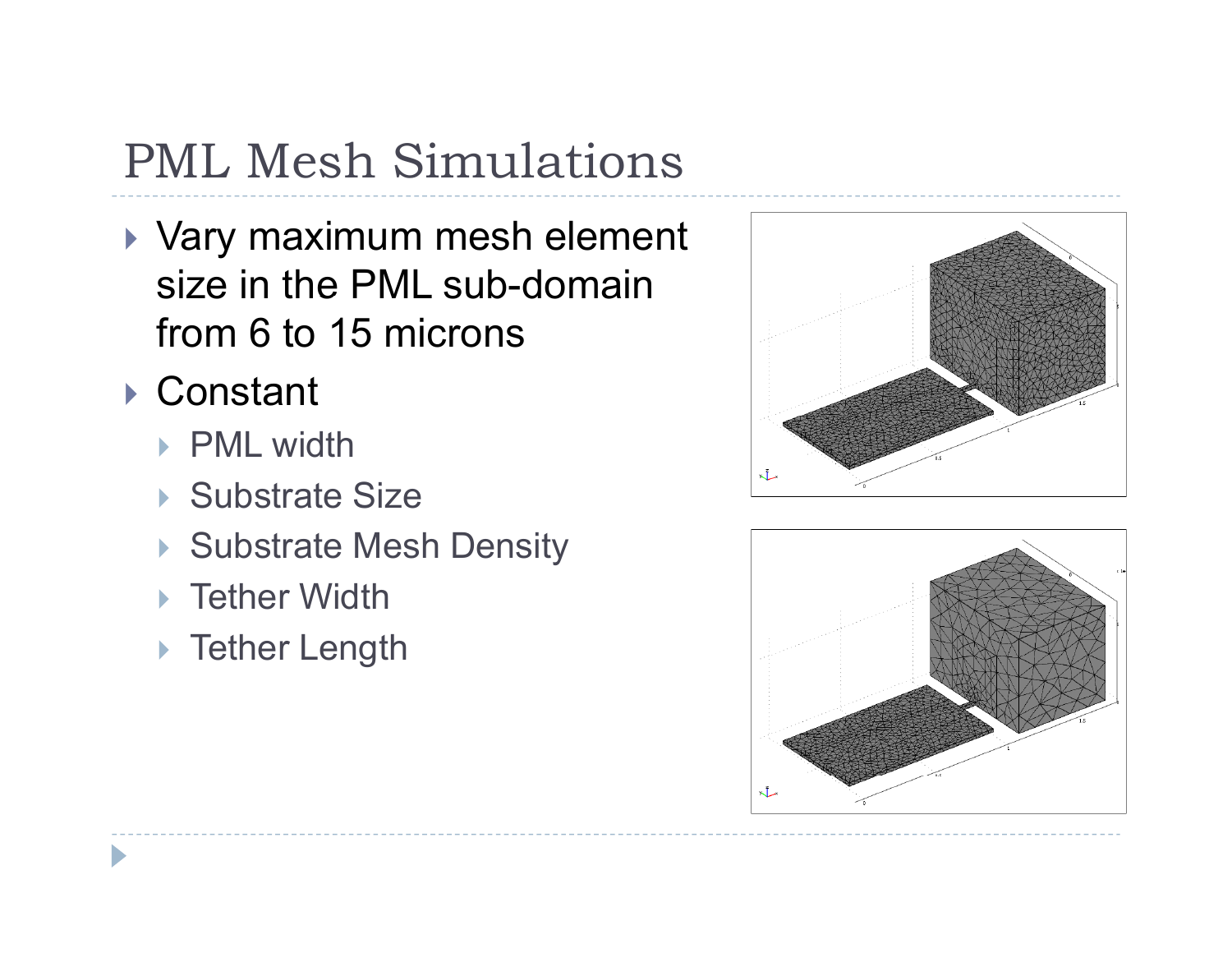## PML Mesh Simulation Results

#### $\blacktriangleright$  The average quality factor

- $\,\,\blacktriangleright\,$  46594.9
- ▶ Standard deviation
	- ` 2824.7
	- $\,\mathsf{F}\, 6\%$

D

 $\blacktriangleright$  Quality factor has little dependence on PML mesh density

![](_page_11_Figure_7.jpeg)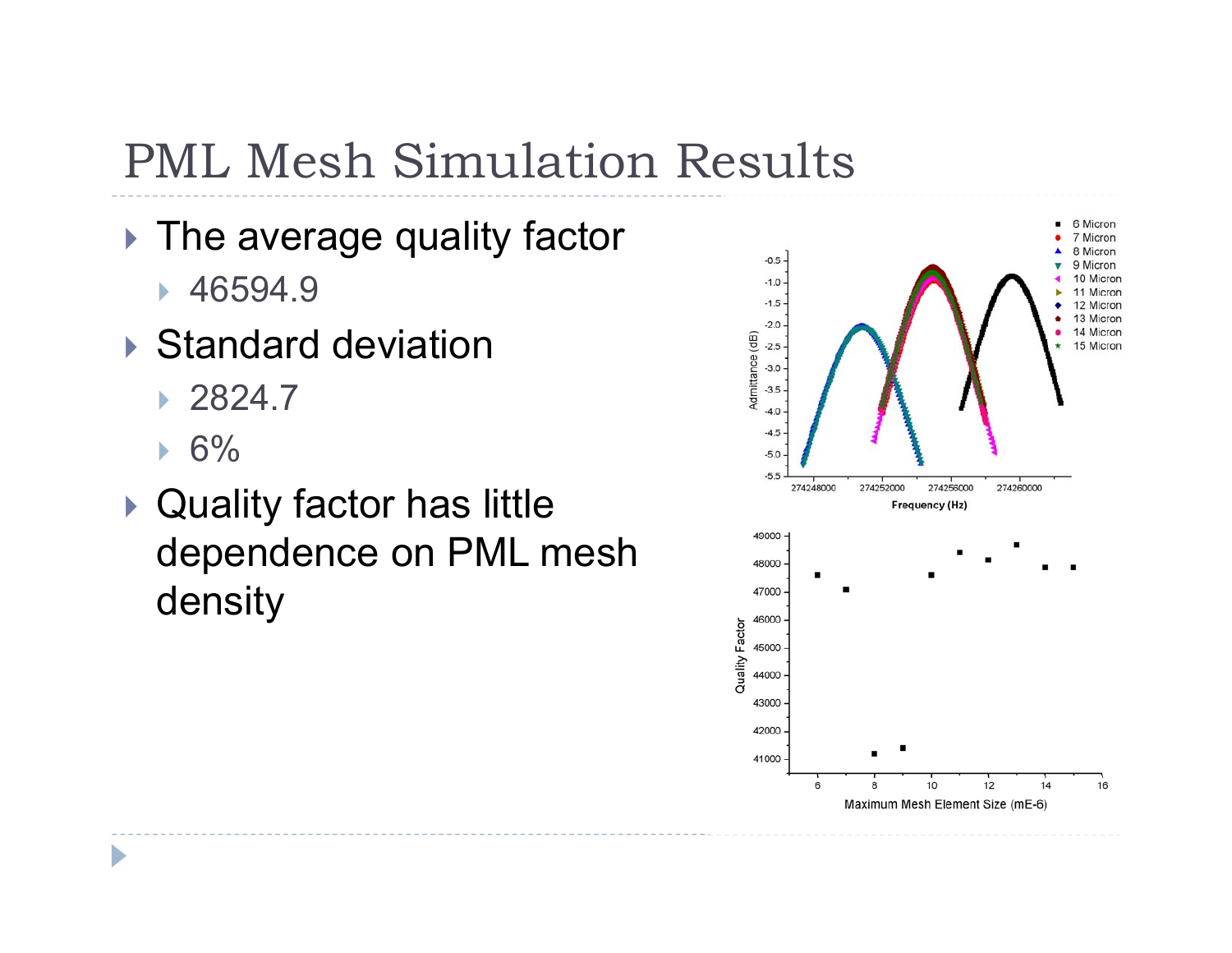# Substrate/Tether Simulations

- $\triangleright$  Similar simulations done with substrate
	- ▶ Vary substrate size
	- ▶ Vary substrate mesh density
- ▶ Same conclusions: Little affect on quality factor
- $\blacktriangleright$  Use bade model to examine the effect of the tether on the quality factor.
- $\blacktriangleright$  Tether lengths
	- $\blacktriangleright$  1/8  $\lambda$
	- $\triangleright$  1/4  $\lambda$
	- ` 3/8λ

D

- $\blacktriangleright$  Tether widths
	- ▶ 2 and 5 microns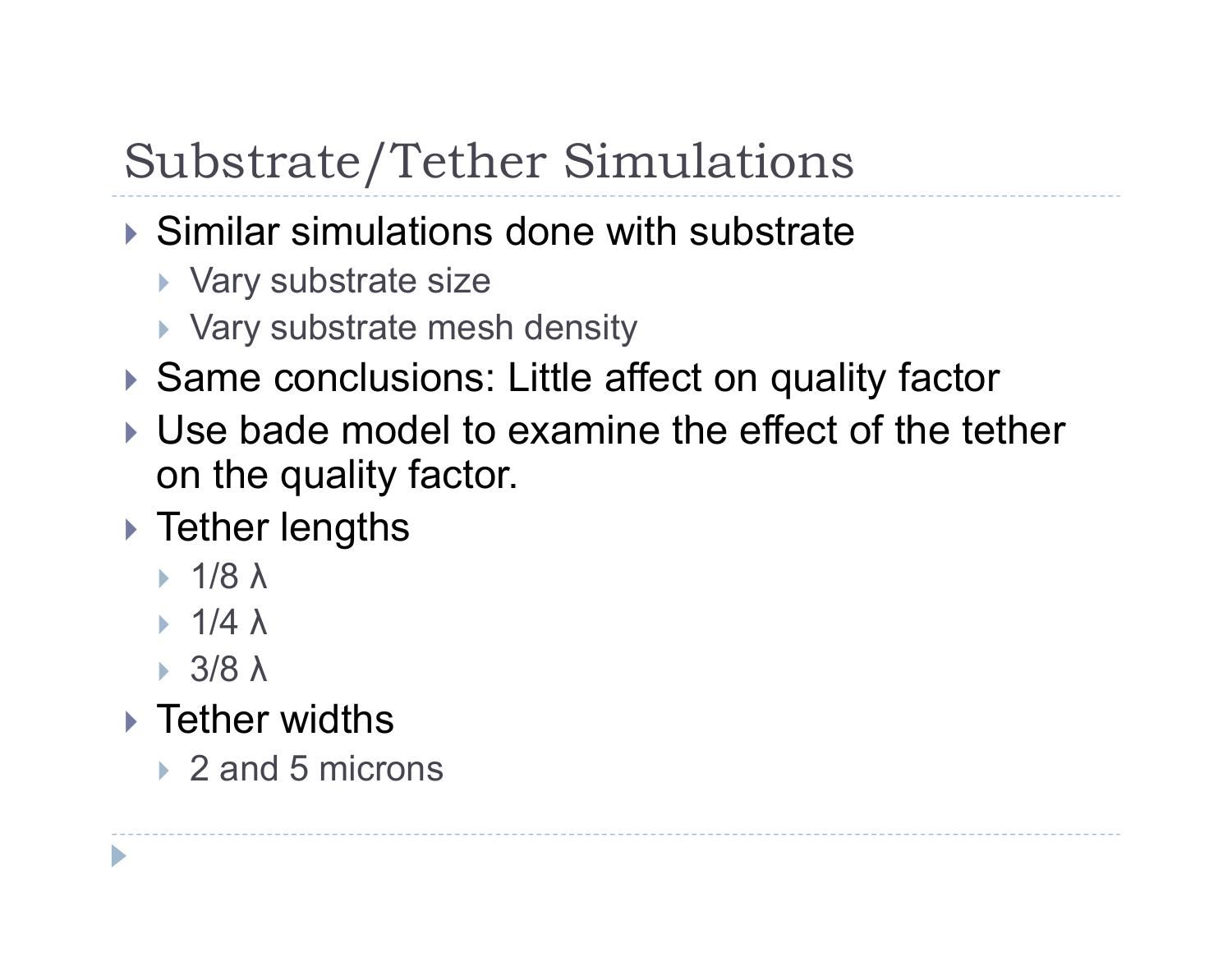# Tether Results

- $\blacktriangleright$  Wider and thinner tether is better
- ` 1/8
	- ▶ 20% drop form 2 to 5 micron
- ` 1/4
	- ▶ 25% drop form 2 to 5 micron
- ` 3/8
	- ▶ Increase form 2 to 5 micron
		- $\triangleright$  Explored in future

![](_page_13_Figure_9.jpeg)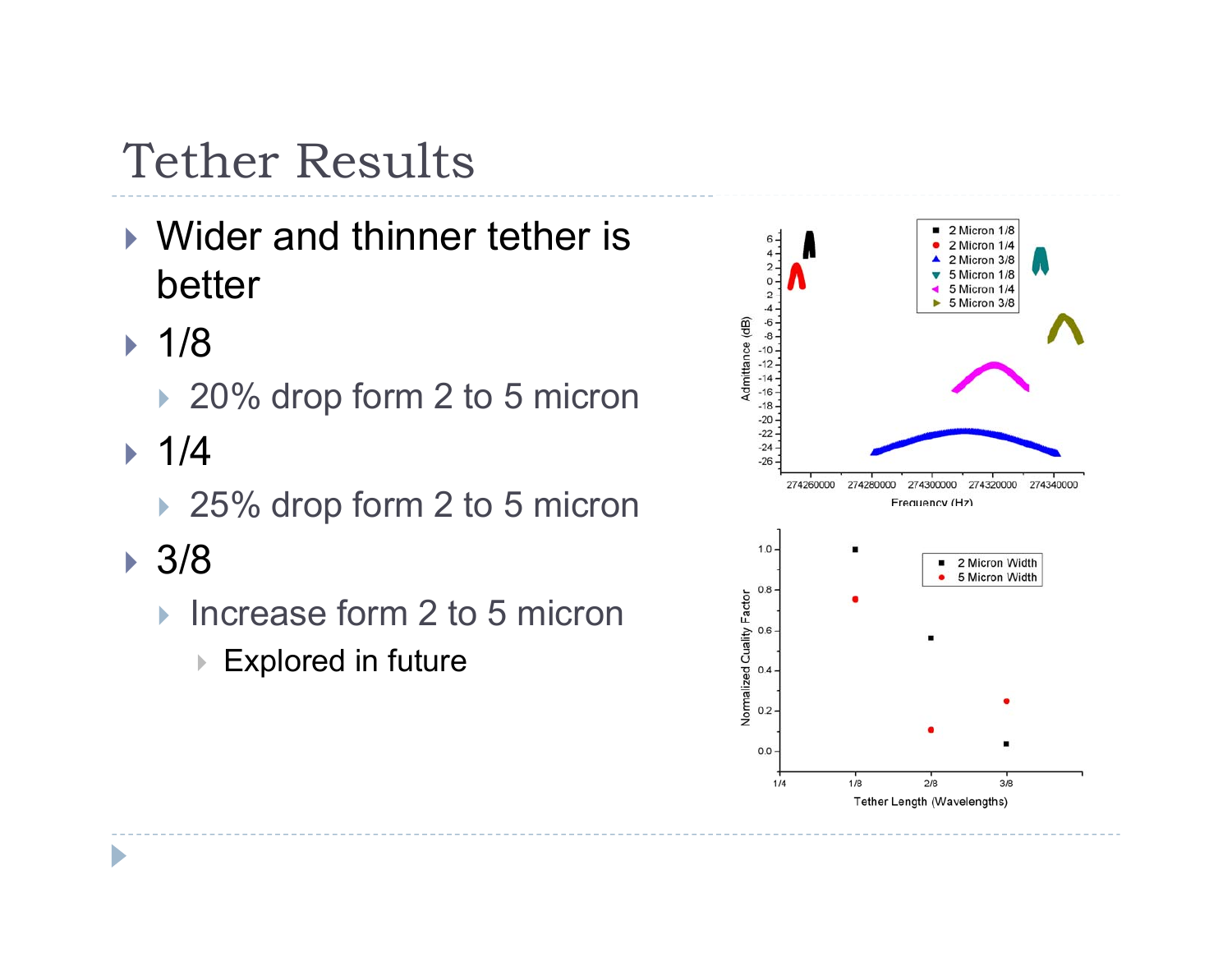# Further Work

### $\blacktriangleright$  Explore length, width, and number of branches

### ▶ No branches

- ` Lengths ofλ/8, λ/4, and 3λ/8
- ▶ Width of 2 and 5 microns

### ▶ 1 branch

- ` Lengths λ/4
- ▶ Width of 2 and 5 microns

## ▶ 2 branches

D

- $\triangleright$  Lengths $\lambda$ /4
- ▶ Width of 2 and 5 microns

![](_page_14_Figure_11.jpeg)

![](_page_14_Figure_12.jpeg)

![](_page_14_Figure_13.jpeg)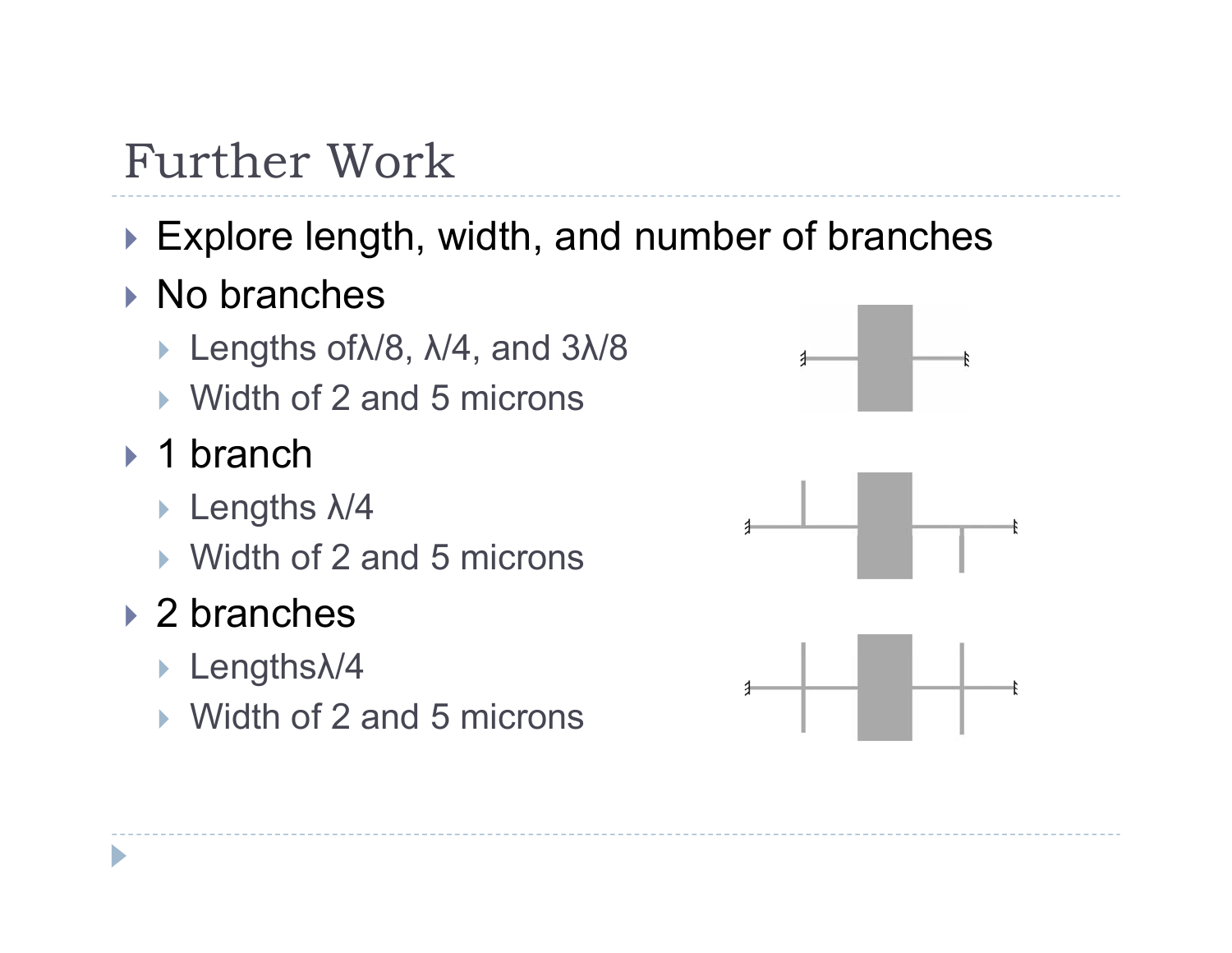# Conclusion

### ▶ Created a base model

- ▶ Not affected by PML
- $\triangleright$  Can be modified to simulate novel resonators designs
- ▶ Save time and money

### $\triangleright$  Shorter and thinner tethers

▶ Higher quality factor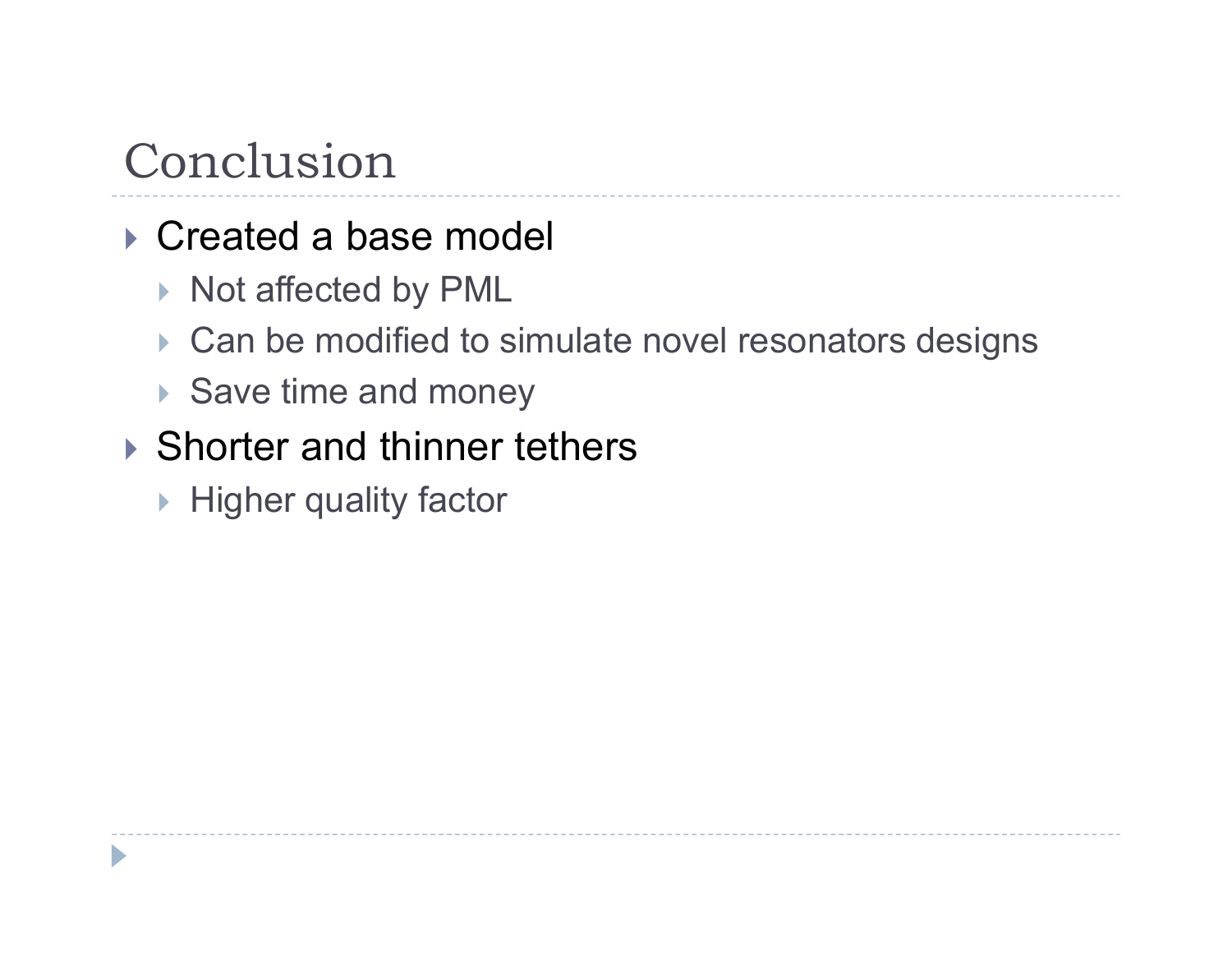# Acknowledgements

- ▶ Dr. Gianluca Piazza
	- ▶ Assistant Professor, Advisor
- ▶ Dr. Songbing Gong
	- ▶ Post-Doc PMaNS lab
- ▶ Nick Kuo
	- ▶ PhD Student PMaNS lab
- ▶ Dr. Jan Van Der Spiegel
	- **Director, SUNFEST**
- ▶ National Science Foundation